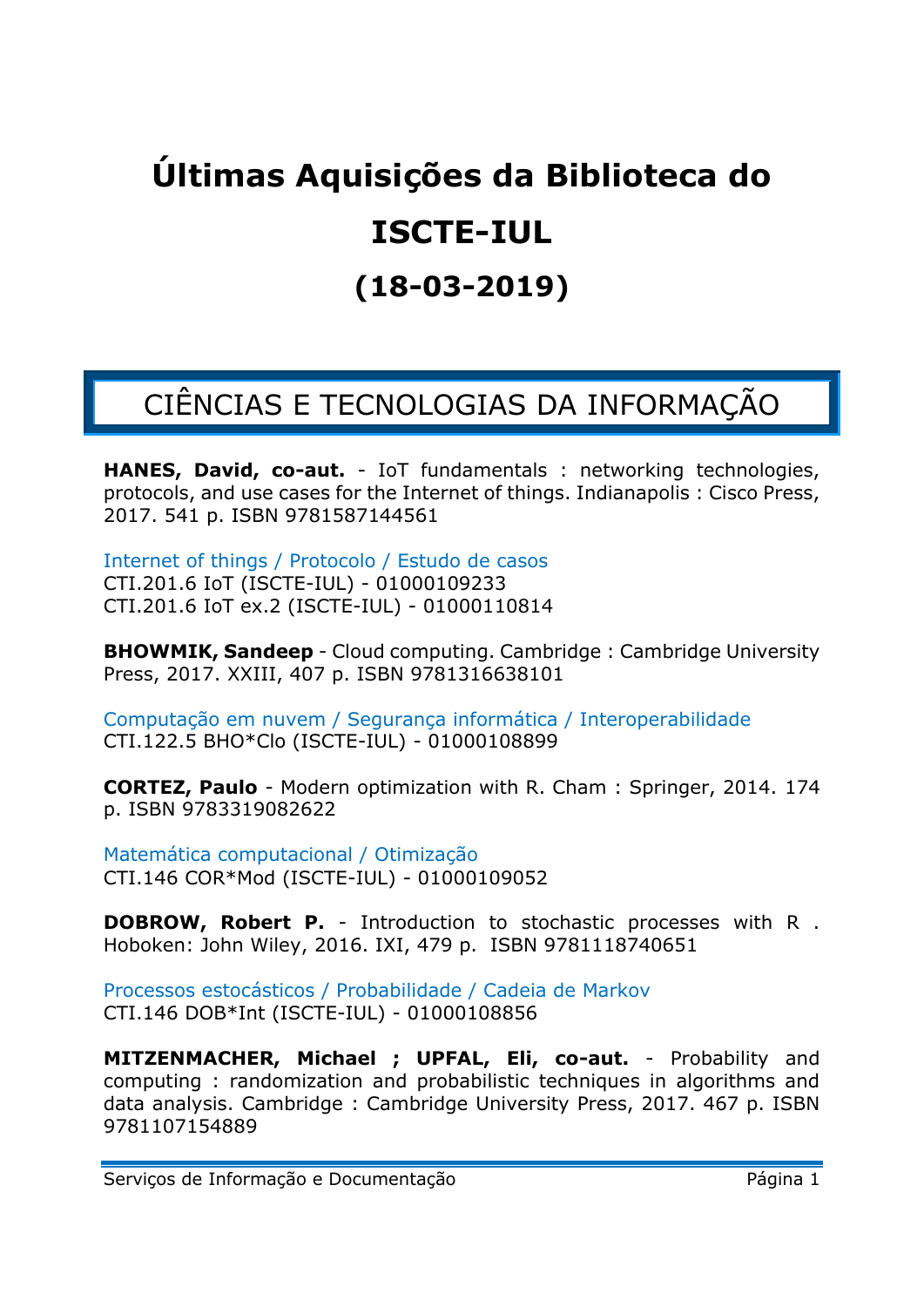#### Matemática computacional / Cálculo de probabilidades / Análise estocástica / Algoritmo CTI.146 MIT\*Pro 2ªed. (ISCTE-IUL) - 01000108901

**CHAMBERS, Bill ; ZAHARIA, Matei, co-aut.** - Spark : the definitive guide. Sebastopol : O'Reilly, 2018. XXVI, 576 p. ISBN 9781491912218

Machine learning / Software / Recuperação da informação / Big data / Data mining CTI.152 CHA\*Spa (ISCTE-IUL) - 01000109054

**MEEKS, Elijah** - D3.js in action : data visualization with JavaScript. Shelter Island : Manning, 2018. XVII, 366 p. ISBN 9781617294488

Visualização da informação / Programa de computador / Computação gráfica / Java CTI.162.2 MEE\*D3.js (ISCTE-IUL) - 01000109031

**HORNBERG, Alexander, ed. lit.** - Handbook of machine and computer vision : the guide for developers and users. Weinheim : Wiley-VCH, 2017. XXVII, 832 p. ISBN 9783527413393

Visão computacional CTI.163.2 Han,1 (ISCTE-IUL) - 01000108040

**CRISTIANINI, Nello ; SHAWE-TAYLOR, John, co-aut.** - An introduction to support vector machines : and other kernel-based learning methods. Cambridge : Cambridge University Press, 2000. XIII, 189 p. ISBN 9780521780193

Machine learning / Análise vetorial / Funções do Kernel / Reconhecimento de padrões CTI.164 CRI\*An (ISCTE-IUL) - 01000108274

**WEI Hung-Yu ; RYKOWSKI, Jarogniew, co-aut. ; DIXIT, Sudhir, coaut.** - WiFi, WiMAX, and LTE multi-hop mesh networks : basic communication protocols and application areas. Hoboken : John Wiley, 2013. xxv, 254 p. ISBN 9780470481677

Sistema de comunicação / Telecomunicação sem fios / Rede de computadores / Wireless ad-hoc / Wimax Worldwide Interoperability for Microwave Access

CTI.201.2 WEI\*WiFi (ISCTE-IUL) - 01000108473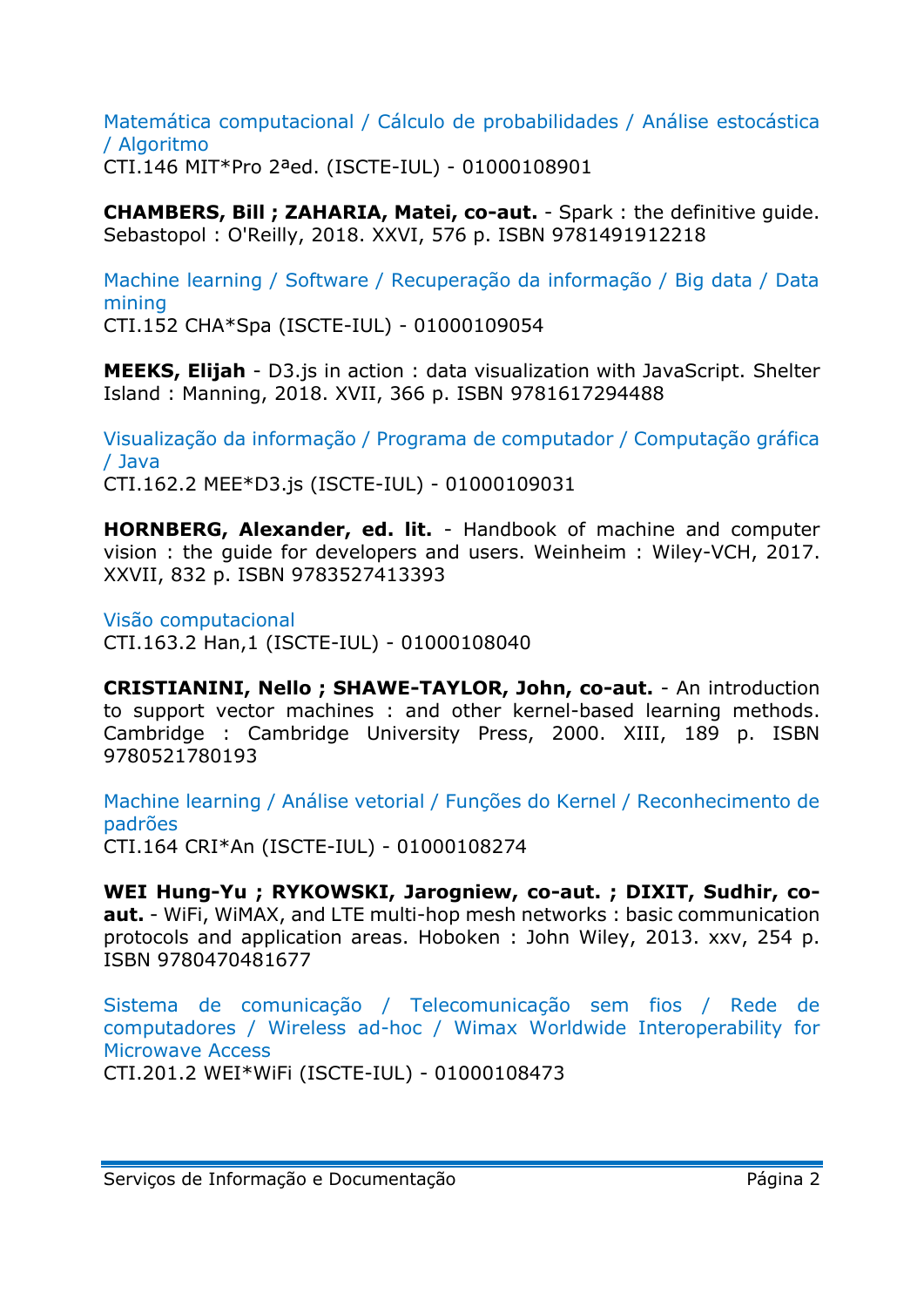**YANG Qing ; HUANG Lin, co-aut.** - Inside radio : an attack and defense guide. Beijing : Publishing House of Electronics Industry, 2018. 369 p. ISBN 9789811084461

Wireless / Segurança / LTE - Long term evolution / RFID - Radio Frequency IDentification / Bluetooth / GSM / GPS Global Positioning system CTI.201.2 YAN\*Ins (ISCTE-IUL) - 01000109050

**AL-BEGAIN, Khalid, co-aut.** - IMS : a development and deployment perspective. Chichester : John Wiley, 2009. 304 p. ISBN 9780470740347

IMS IP multimedia subsystem / Novas tecnologias / Internet CTI.201.3 IMS,2 (ISCTE-IUL) - 01000109060

**MINEI, Ina ; LUCEK, Julian, co-aut.** - MPLS-enabled applications : emerging developments and new technologies. Chichester : John Wiley, 2011. 593 p. ISBN 9780470665459

Novas tecnologias / MPLS multi-protocol label switching CTI.201.3 MIN\*MPLS (ISCTE-IUL) - 01000109056

**DUAN Qiang, ed. lit. ; WANG Shangguang , ed. lit.** - Network as a service for next generation internet. London : The Institution of Engineering and Technology, 2017. 424 p. ISBN 9781785611766

Rede digital / Inovação tecnológica / Internet CTI.201.3 Net,1 (ISCTE-IUL) - 01000108536

**ROWLAND, Claire, co-aut.** - Designing connected products : UX for the consumer Internet of things. Sebastopol : O'Reilly, 2015. XXVIII, 694 p. ISBN 9781449372569

Internet of things / Sistemas embebidos / Computação / Interoperabilidade CTI.201.6 Des (ISCTE-IUL) - 01000109053

**SLAMA, Dirk, co-aut.** - Enterprise IoT. Sebastopol : O'Reilly, 2016. 464 p. ISBN 9781491924839

Internet of things / Estratégia empresarial / Prestação de serviços / Gestão da qualidade CTI.201.6 Ent (ISCTE-IUL) - 01000109065

**GREENGARD, Samuel** - The internet of things. Cambridge : The MIT Press , 2015. XVIII, 210 p. ISBN 9780262527736

Internet of things / Sistemas embebidos / Novas tecnologias / Impacto social

Serviços de Informação e Documentação **Exercición e Serviços de Informação** Página 3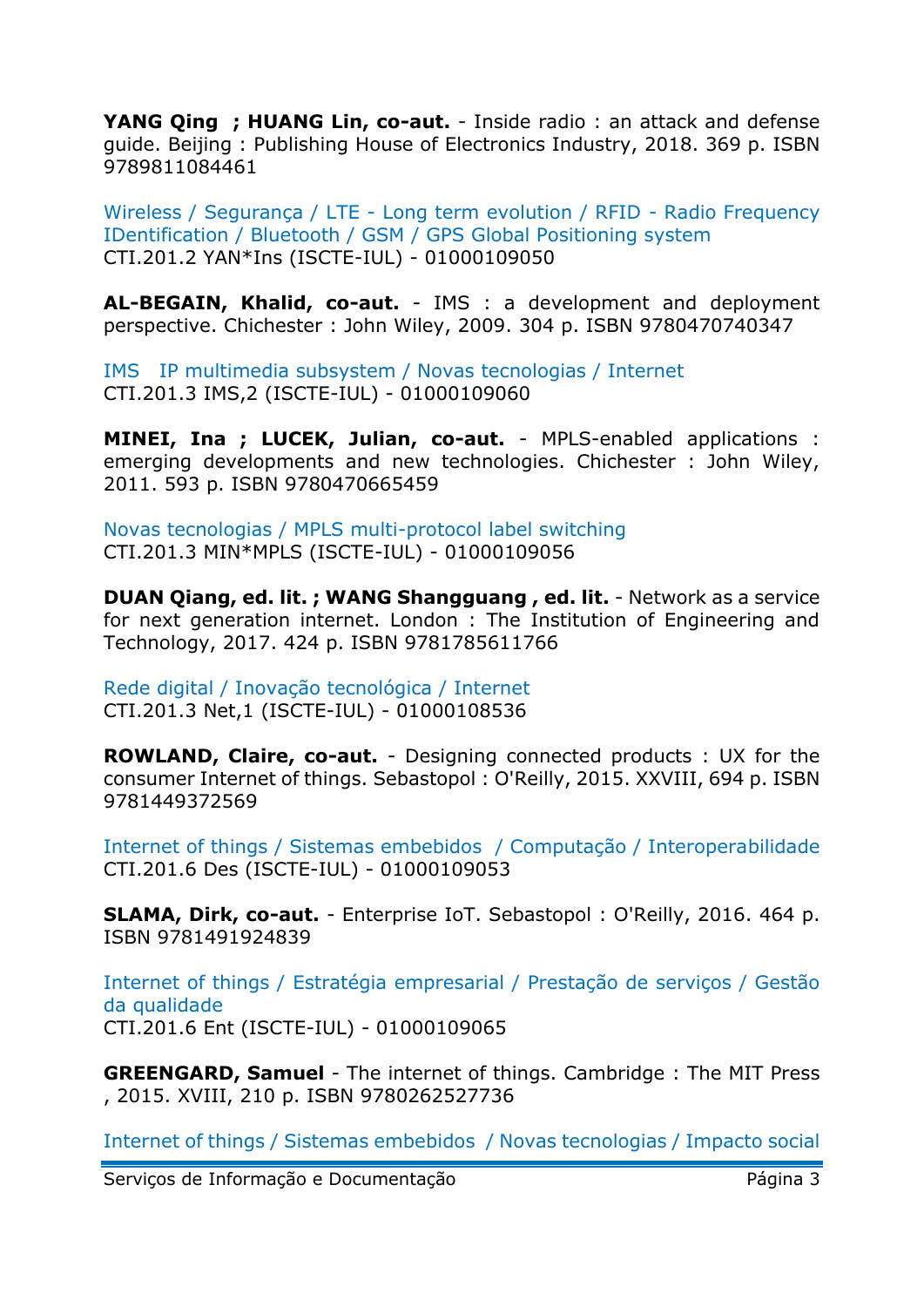CTI.201.6 GRE\*Int (ISCTE-IUL) - 01000108927

**STOJMENOVIC, Ivan, ed. lit.** - Handbook of sensor networks : algorithms and architectures. Hoboken : John Wiley , 2005. 531 p. ISBN 9780471684724

WSN Wireless Sensor Network / Algoritmo / Arquitetura / Manual CTI.201.6 Han,1 (ISCTE-IUL) - 01000109086

**BUYYA, Rajkumar, ed. lit. ; DASTJERDI, Amir Vahid, ed. lit.** - Internet of things : principles and paradigms. Cambridge, MA : Morgan Kaufmann, 2016. 254 p. ISBN 9780128053959

Internet of things / WSN Wireless Sensor Network CTI.201.6 Int,2 (ISCTE-IUL) - 01000109066

**ZHANG Yan , ed. lit. ; YANG, Laurence T., ed. lit. ; CHEN, Jiming, ed. lit.** - RFID and sensor networks : architectures, protocols, security, and integrations. Boca Raton : CRC Press, 2010. XIX, 626 p. ISBN 978140077773

RFID - Radio Frequency IDentification / WSN Wireless Sensor Network / Segurança da informação CTI.201.6 RFID (ISCTE-IUL) - 01000109088

**ROBERTAZZI, Thomas G.** - Planning telecommunication networks. New York : IEEE Press, 1999. xv, 188 p. ISBN 0780347021

Tecnologia da comunicação / Telecomunicação / Rede de comunicação / Rede de computadores / Planeamento CTI.201.7 ROB\*Pla (ISCTE-IUL) - 01000108477

**LIDAR, Daniel A., ed. lit. ; BRUN, Todd A., ed. lit.** - Quantum error correction. Cambridge : Cambridge University Press, 2013. 666 p. ISBN 9780521897877

Teoria da codificação / Teoria da informação CTI.214 Qua (ISCTE-IUL) - 01000108898

**WILDE, Mark M.** - Quantum information theory. Cambridge : Cambridge University Press, 2017. 757 p. ISBN 9781107176164

Teoria da informação / Teoria quântica CTI.214 WIL\*Qua (ISCTE-IUL) - 01000108538

Serviços de Informação e Documentação **Esta e Acedea Acesas de Página 4**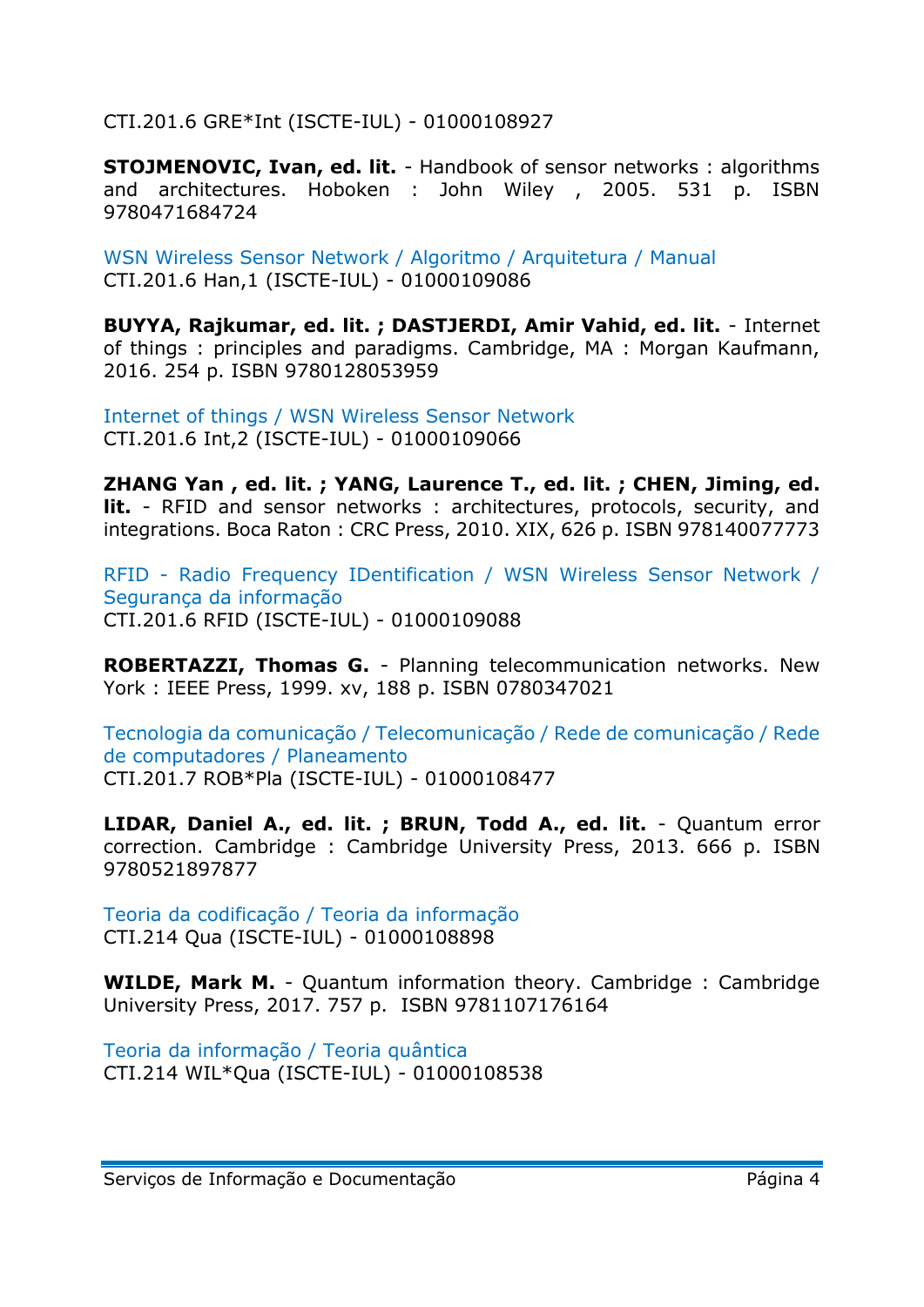**YANOFSKY, Noson S. ; MANNUCCI, Mirco A., co-aut.** - Quantum computing for computer scientists. Cambridge : Cambridge University Press, 2008. XVI, 384 p. ISBN 9780521879965

Teoria da informação / Computação quântica / Teoria quântica / Ciência da computação / Teoria da computação CTI.214 YAN\*Qua (ISCTE-IUL) - 01000108902

#### ECONOMIA

**MISHKIN, Frederic S.** - Macroeconomics : policy and practice. Harlow : Pearson, 2015. 670, [130] p. ISBN 9781292019598

Macroeconomia / Política económica / Inflação / Moeda / Crise financeira / Mercado de trabalho E.111.1 MIS\*Mac (ISCTE-IUL) - 01000109234 E.111.1 MIS\*Mac ex.2 (ISCTE-IUL) - 01000109235 E.111.1 MIS\*Mac ex.3 (ISCTE-IUL) - 01000109236 E.111.1 MIS\*Mac ex.4 (ISCTE-IUL) - 01000109237 E.111.1 MIS\*Mac ex.5 (ISCTE-IUL) - 01000109238

**BERGIN, James** - Microeconomic theory : a concise course. Oxford : Oxford University Press, 2005. 356 p. ISBN 9780199280292

Microeconomia E.111.2 BER\*Mic,1 (ISCTE-IUL) - 01000108849

**KISHTAINY, Niall** - Uma breve história da economia. Lisboa : Editorial Presença, 2018. 271, [1] p. ISBN 9789722362320

História do pensamento económico / Capitalismo / Economia comportamental E.112 KIS\*Bre (ISCTE-IUL) - 01000108774

### GESTÃO

**DWYER, Larry, ed. lit. ; GILL, Alison, ed. lit. ; SEETARAM, Neelu, ed. lit.** - Handbook of research methods in tourism: quantitative and qualitative approaches. Cheltenham : Edward Elgar, 2012. 514 p. ISBN 9781781955956

Serviços de Informação e Documentação e Antistadores e Página 5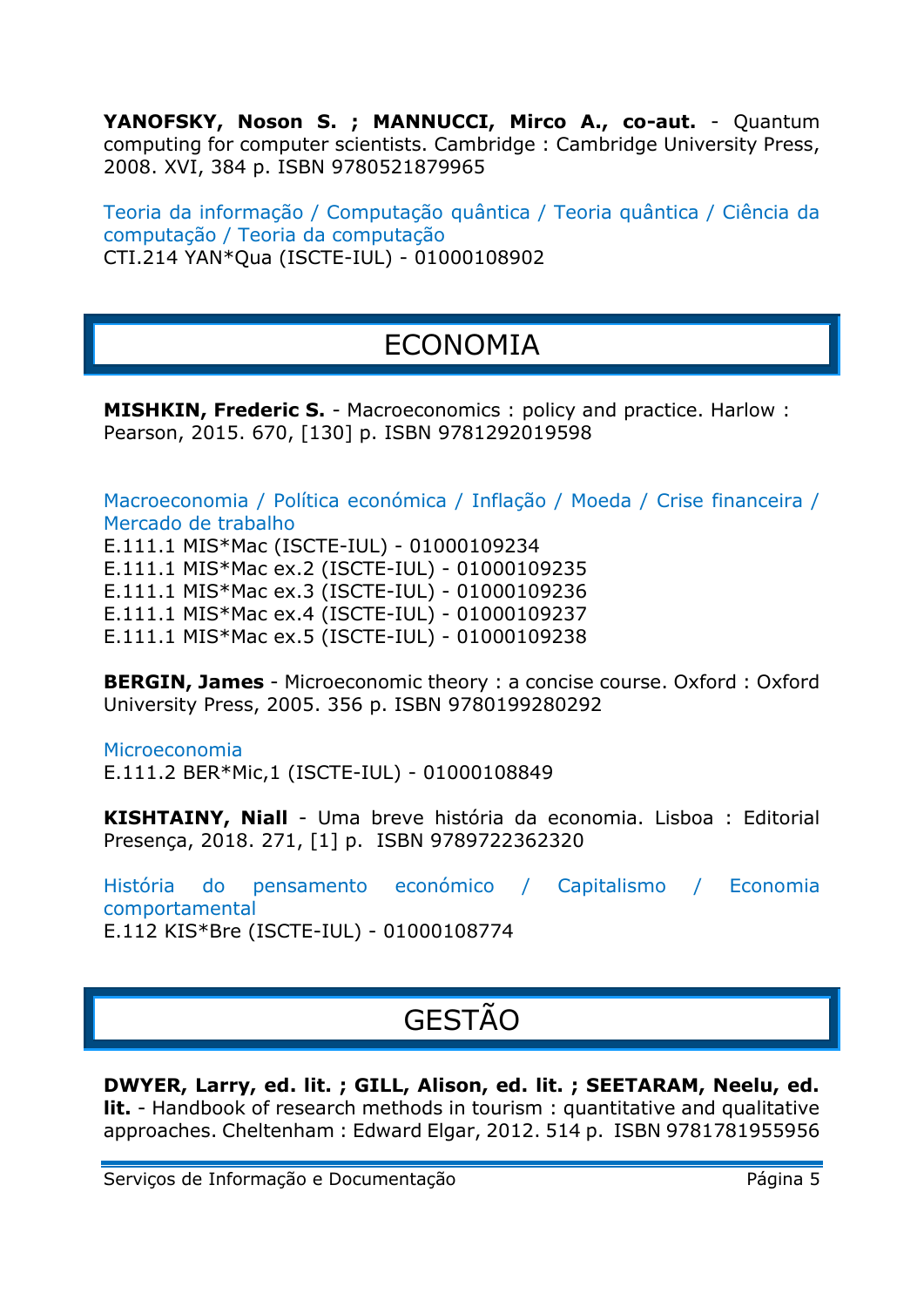Métodos de investigação / Investigação qualitativa / Metodologia quantitativa / Turismo

G.110.1 Han,2 (ISCTE-IUL) - 01000108860

**BENDLE, Neil T., co-aut.** - Marketing metrics : the manager's quide to measuring marketing performance. Upper Saddle River : Pearson, 2016. XV, 439 p. ISBN 9780134085968

Marketing / Venda / Modelos matemáticos / Métodos estatísticos G.120 Mar,13 (ISCTE-IUL) - 01000109087

**LOWE, Gregory Ferrell, ed. lit. ; BROWN, Charles, ed. lit.** - Managing media firms and industries : what's so special about media management?. Cham : Springer, 2016. X, 382 p. ISBN 9783319085142

Indústria dos média / Gestão industrial / Empreendedorismo / Responsabilidade social das empresas G.141 Man,3 (ISCTE-IUL) - 01000108930

**ALCOCK, Jamie, ed. lit. ; STACHELL, Stephen, ed. lit.** - Asymetric dependence in finance : diversification, correlation and portfolio. Hoboken : Wiley, 2018. VII, 296 p. ISBN 9781119289012

Mercado financeiro / Gestão de carteiras / Ativo financeiro / Fundos de investimento / Análise de risco G.161 Asy (ISCTE-IUL) - 01000108144 G.161 Asy ex.2 (ISCTE-IUL) - 01000108278

**KLEHE, Ute-Christine, ed. lit. ; HOOFT, Edwin A. J. van, ed. lit.** - The Oxford handbook of job loss and job search. New York : Oxford University Press, 2018. 615 p. ISBN 9780199764921

Gestão de recursos humanos / Desemprego / Gestão de carreiras G.170 Oxf,5 (ISCTE-IUL) - 01000108862

**KIMBERLY D. ; KAYES, Anna B., co-aut. ; KAYES, D. Christopher, coaut.** - Contemporary organizational behavior : from ideas to action. Boston : Pearson, 2016. 676 p. ISBN 9780132555883

Comportamento organizacional / Cultura organizacional / Liderança / Motivação / Responsabilidade social das empresas G.174 ELS\*Con (ISCTE-IUL) - 01000109081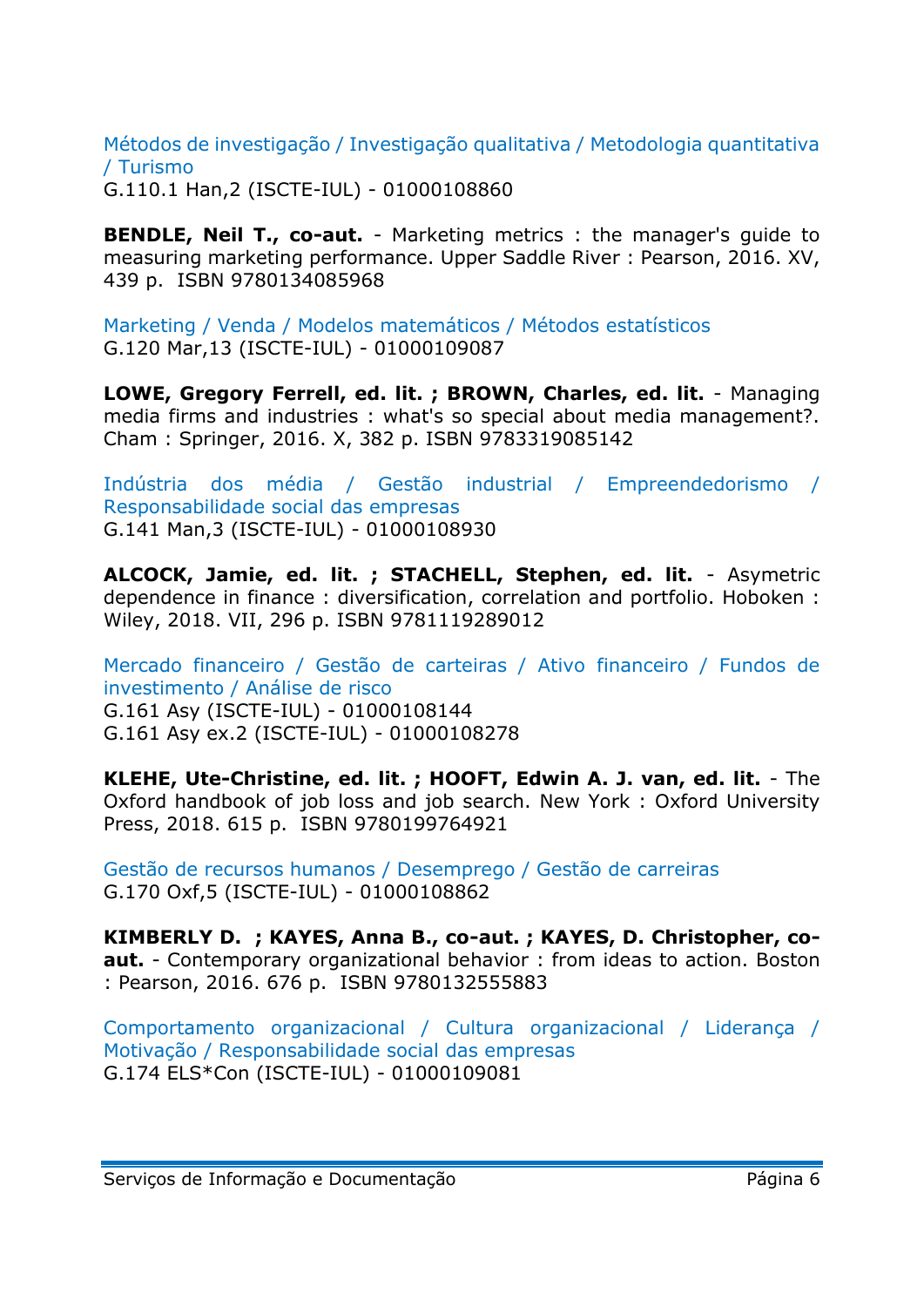**DIEHL, Sandra, ed. lit.** - Handbook of integrated CSR communication. Cham : Springer, 2017. XIII, 501 p. ISBN 9783319446981

Gestão organizacional / Comunicação organizacional / Estratégias de comunicação / Ética / Responsabilidade social das empresas / Manual G.176 Han (ISCTE-IUL) - 01000108545

# HISTÓRIA

**JERÓNIMO, Miguel Bandeira, ed. lit.** - O império colonial em questão (sécs. XIX-XX) : poderes, saberes e instituições. Lisboa : Edições 70, 2012. XVI, 579 p. ISBN 9789724417233

História de Portugal - Sécs. XIX-XX / Imperialismo português / Historiografia / Império colonial / Integração sociocultural H.111 Imp (ISCTE-IUL) - 01000110785

**DENYS, Catherine, ed. lit.** - Circulations policières : 1750-1914. Villeneuve d'Ascq : Presses Universitaires du Septentrion, 2012. 208 p. ISBN 9782757403938

História contemporânea - séc.18-20 / Polícia / Controlo social / Cooperação internacional / Europa H.123(4) Cir (ISCTE-IUL) - 01000109101

**BRETES, Maria da Graça** - Timor : entre invasores 1941-1945. Lisboa : Livros Horizonte, 1989. 124 p. ISBN 9722407198

História contemporânea / Segunda guerra mundial - 1941-1945 / Colonialismo português / Soberania nacional / Ocupação militar - 1941-1945 / Timor-Leste / Portugal H.133 BRE\*Tim (ISCTE-IUL) - 01000109406

**NAVARRO, Bruno J.** - Um império projetado pelo "silvo da locomotiva" : o papel da engenharia portuguesa na apropriação do espaço colonial africano. Lisboa : Edições Colibri, 2018. VII, 602 p. ISBN 9789896891794

História de Portugal - séc.19-20 / Engenharia / Obras públicas / Transporte ferroviário / Colonialismo português / Angola / Moçambique H.133 NAV\*Imp (ISCTE-IUL) – 01000109410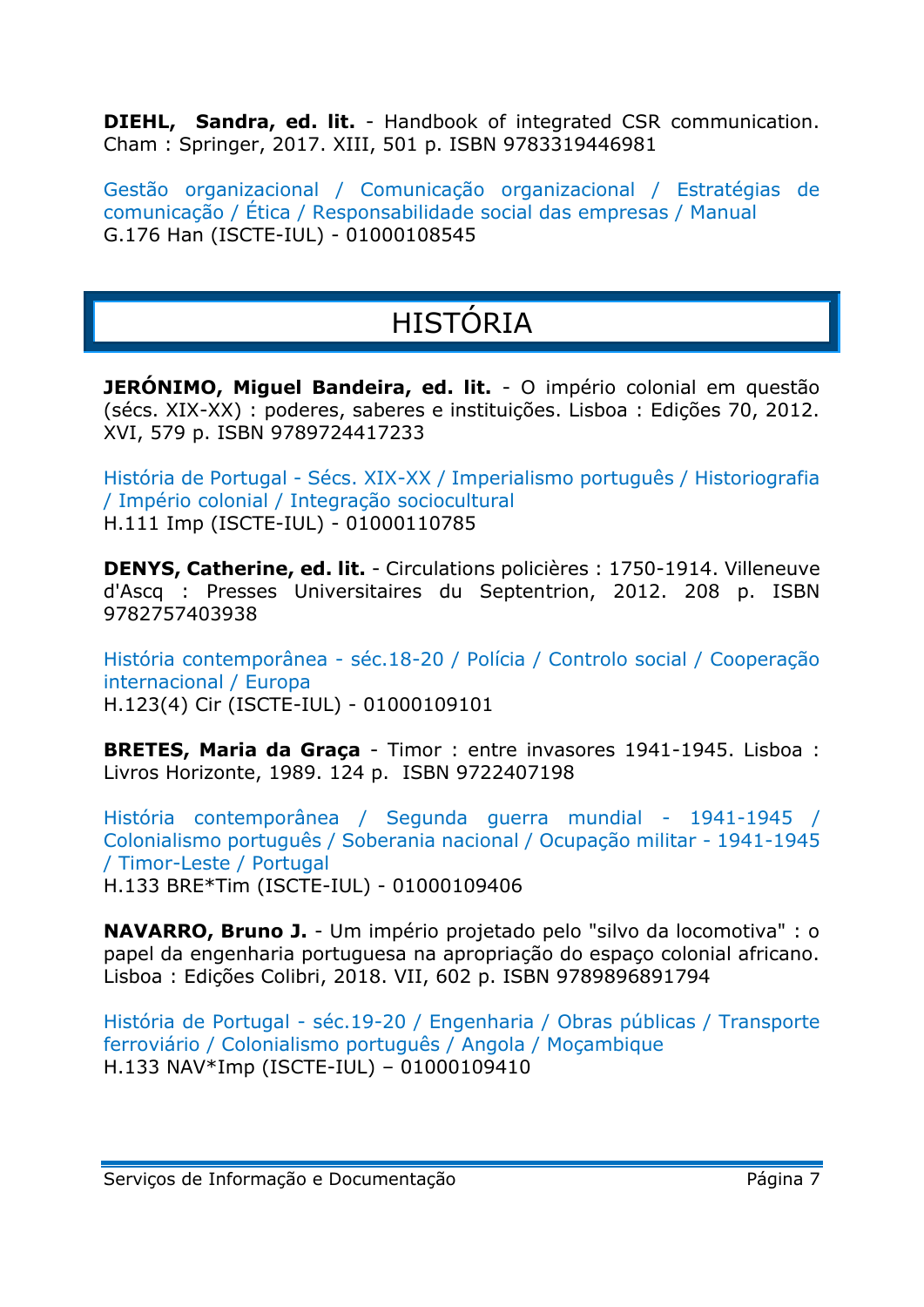#### MÉTODOS QUANTITATIVOS

**PAOLELLA, Marc S.** - Fundamental statistical inference : a computational approach. Chichester : John Wiley, 2018. XVII, 564 p. ISBN 9781119417866

Inferência estatística / Estatística matemática / Teoria das probabilidades MQ.123 PAO\*Fun (ISCTE-IUL) – 01000108861

#### PSICOLOGIA SOCIAL

**HAYES, Andrew F.** - Introduction to mediation, moderation, and conditional process analysis : a regression-based approach. New York : Guilford Press, 2018. XX, 692 p. ISBN 9781462534654

Psicologia / Metodologia das ciências sociais / Mediação / Estatística aplicada / Análise de regressão PS.112 HAY\*Int 2ªed (ISCTE-IUL) - 01000108719 PS.112 HAY\*Int 2ªed ex.2 (ISCTE-IUL) - 01000108720

**KARDES, Frank R., ed. lit. ; HERR, Paul M., ed. lit. ; NANTEL, Jacques, ed. lit.** - Applying social cognition to consumer-focused strategy. London : Routledge, 2014. 402 p. ISBN 9781138875951

Psicologia do comportamento / Comportamento do consumidor / Marketing / Cognição social / Processamento da informação / Métodos de investigação PS.120 App,1 [ed.rev] (ISCTE-IUL) - 01000108824

**HEINE, Steven J.** - Cultural psychology. New York : W.W. Norton, 2016. xxiii, 591 p. ISBN 9780393263985

Psicologia social / Cultura / Etnopsicologia PS.120 HEI\*Cul 3ªed (ISCTE-IUL) - 01000108794 PS.120 HEI\*Cul 3ªed ex.2 (ISCTE-IUL) - 01000108795

**MASH, Eric J., ed. lit. ; BARKLEY, Russell A., ed. lit.** - Child psychopathology . New York : The Guildford Press, 2014. 1010 p. ISBN 9781462516681

Psicopatologia / Psicologia infantil / Psicologia cognitiva PS.122 Chi,1 3ªed (ISCTE-IUL) - 01000108339